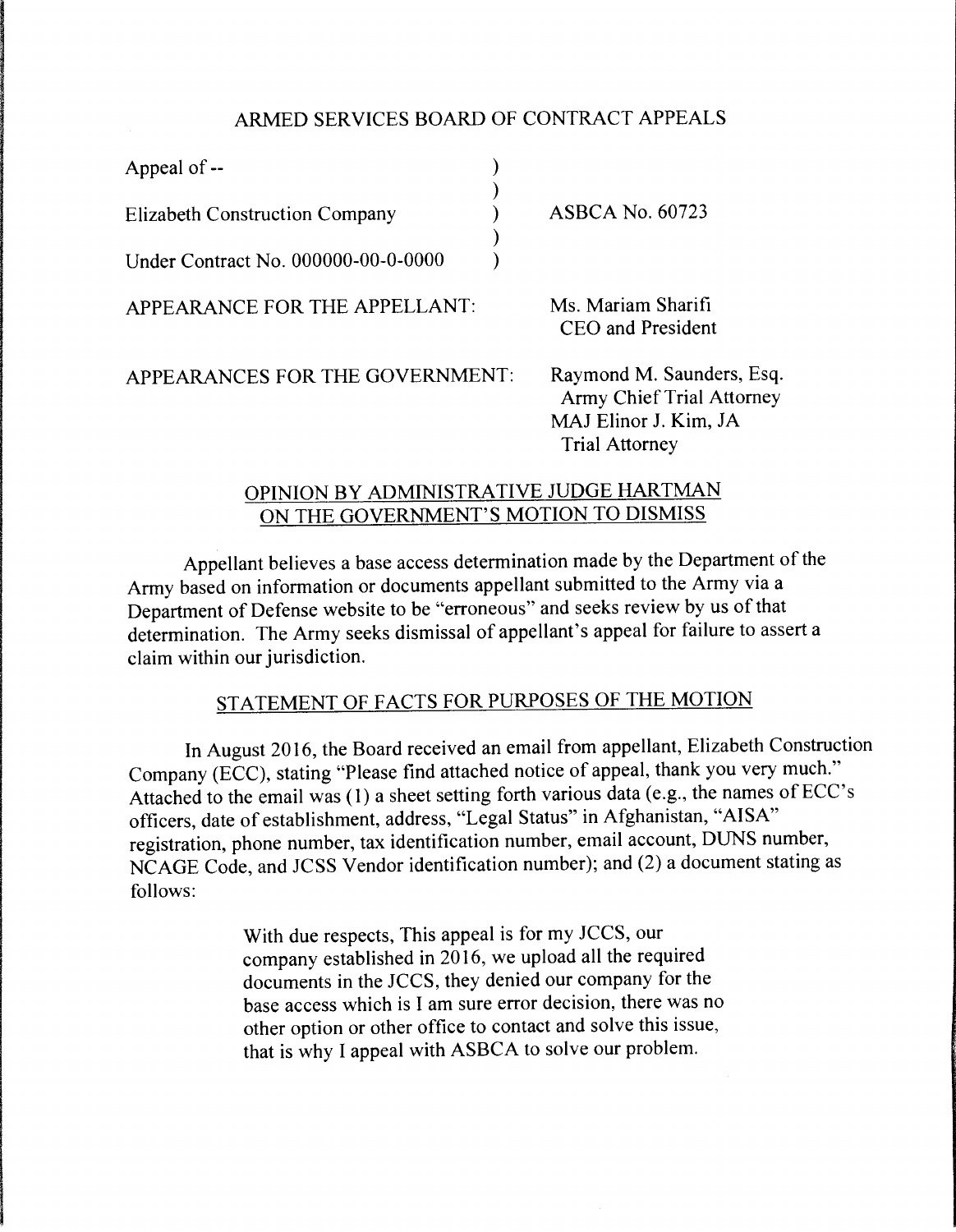Our current POC for the JCCS in Afghanistan is SFC Natasha natasha.s.mckellum.mil@mail.mil

I respectfully from Board please help to solve this issue, thank you very much.

Very Respectfully,

Ms. **Mariam, Sharifi**  CEO and President **Elizabeth Construction Company** 

(Syntax and punctuation in original)

The Board docketed this correspondence as appeal ASBCA No. 60723. Less than two weeks later, the Department of the Army filed a motion to dismiss the appeal for lack of jurisdiction and a motion to stay proceedings.

In its motions, the Army contends: (1) "appellant neither alleges nor establishes that an express or an implied contract even exists to invoke jurisdiction" under the Contract Disputes Act (CDA); (2) appellant "neither alleges nor establishes that a claim was submitted" to a contracting officer; and (3) the Board should stay submission of a Rule 4 file and other proceedings while it considers the Army's motion because "the issue of jurisdiction is dispositive" (gov't mot. at I). Two days after the Army filed its motion, on 18 August 2016, ECC sent an email to the Board and Army stating:

> I object the motion to dismiss, because I give you the POC of the JCCS they denied our base access without any reason, and we need justice, that is why I come to ASBCA because I had no other choice, thank you very much.

The same day, the Board ordered that ECC shall have 30 days to respond to the Army's motion to dismiss and that the motion to stay other proceedings was granted pending a determination on the motion to dismiss.

By order dated 27 September 2016, the Board advised ECC it had received ECC's brief response to the Army's motion dated 18 August 2016 and if ECC intends to provide a more detailed response to the Army's motion it may do so no later than 18 October 2016. ECC, however, submitted nothing further to the Board by 18 October 2016.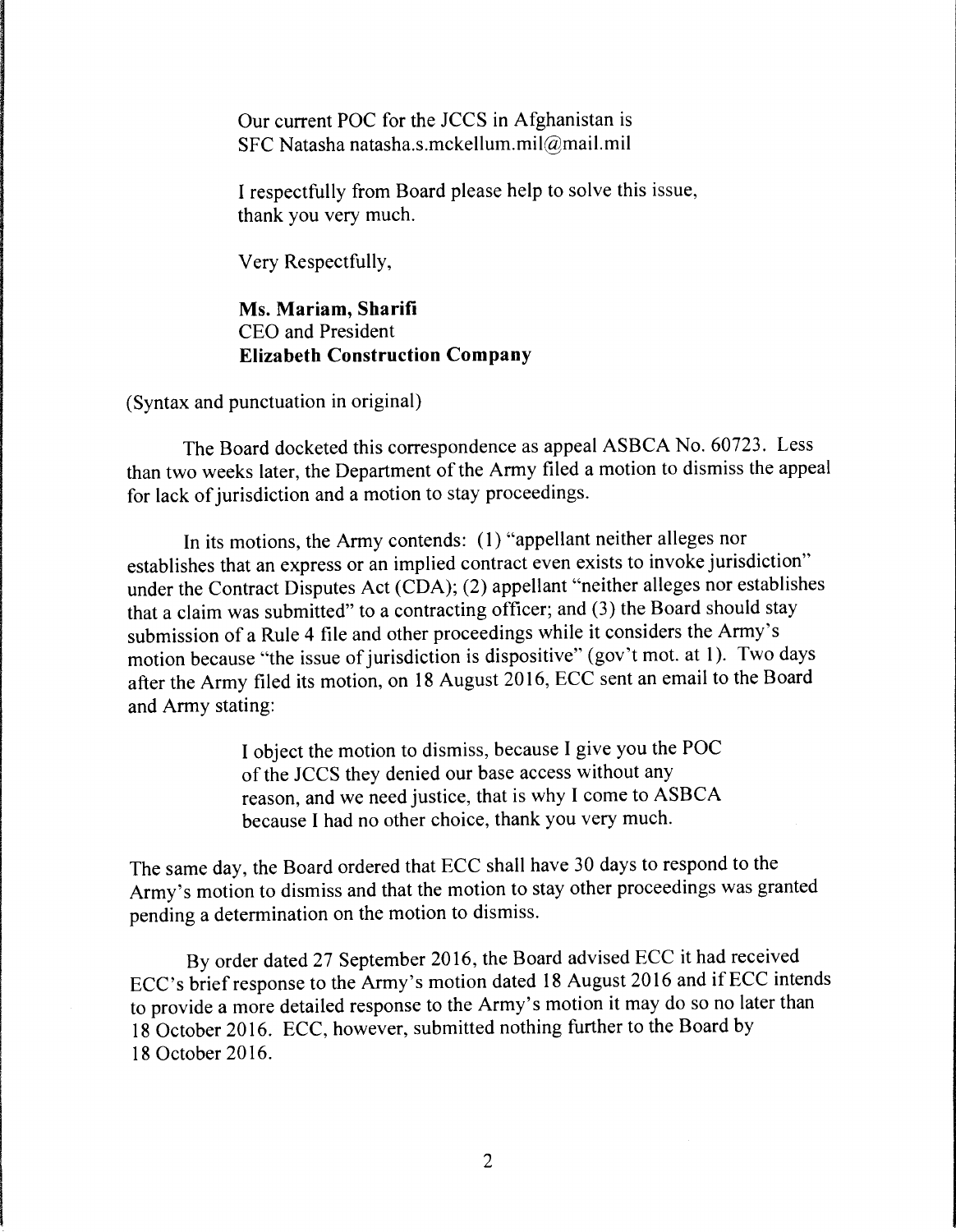After the appeal was assigned to the docket of a judge, by order dated 4 November 2016, the Board notified ECC as follows:

> By Order dated 18 August 2016, the Board granted the government's request to stay proceedings. However, appellant had not yet filed a complaint and, under Board Rule 6(a), still had 15 days within which to do so.

Board Rule 6(a) requires an appellant to file a complaint that sets forth simple, concise, and direct statements of each of its claims. The complaint must also set forth the basis, with appropriate reference to contract provisions, of each claim and the dollar amount claimed, if any. Essentially, the complaint should inform the Board of the facts that led to this dispute and then briefly explain what appellant wishes the Board to do and why appellant believes the Board should do it.

Accordingly, the stay of proceedings in this appeal is lifted to allow appellant to file a complaint that satisfies the requirements of Board Rule 6(a). Appellant shall file its complaint within 21 days of the date of this Order or immediately advise the Board how much more time is needed and why. Should appellant fail to comply with this Order, the Board shall proceed with its consideration of the government's motion to dismiss on the basis of the notice of appeal.

Upon receipt of appellant's complaint, the stay of proceedings in this appeal will resume.

ECC has not filed a complaint or any other document with the Board in response to the Board's November order.

#### DECISION

In deciding a motion to dismiss for lack of subject matter jurisdiction, we only accept as true an appellant's uncontroverted factual allegations. *Engage Learning, Inc. v. Salazar,* 660 F.3d 1346, 1354 (Fed. Cir. 2011); *Cedars-Sinai Med. Ctr. v. Watkins,*  11F.3d1573, 1584 n.13 (Fed. Cir. 1993). In its motion to dismiss for lack of subject matter jurisdiction, the Army does not controvert any specific allegation made by ECC. Rather, it merely asserts that the term "JCCS" used by ECC refers to the Joint Contingency Contracting System now referred to as the Joint Contingency and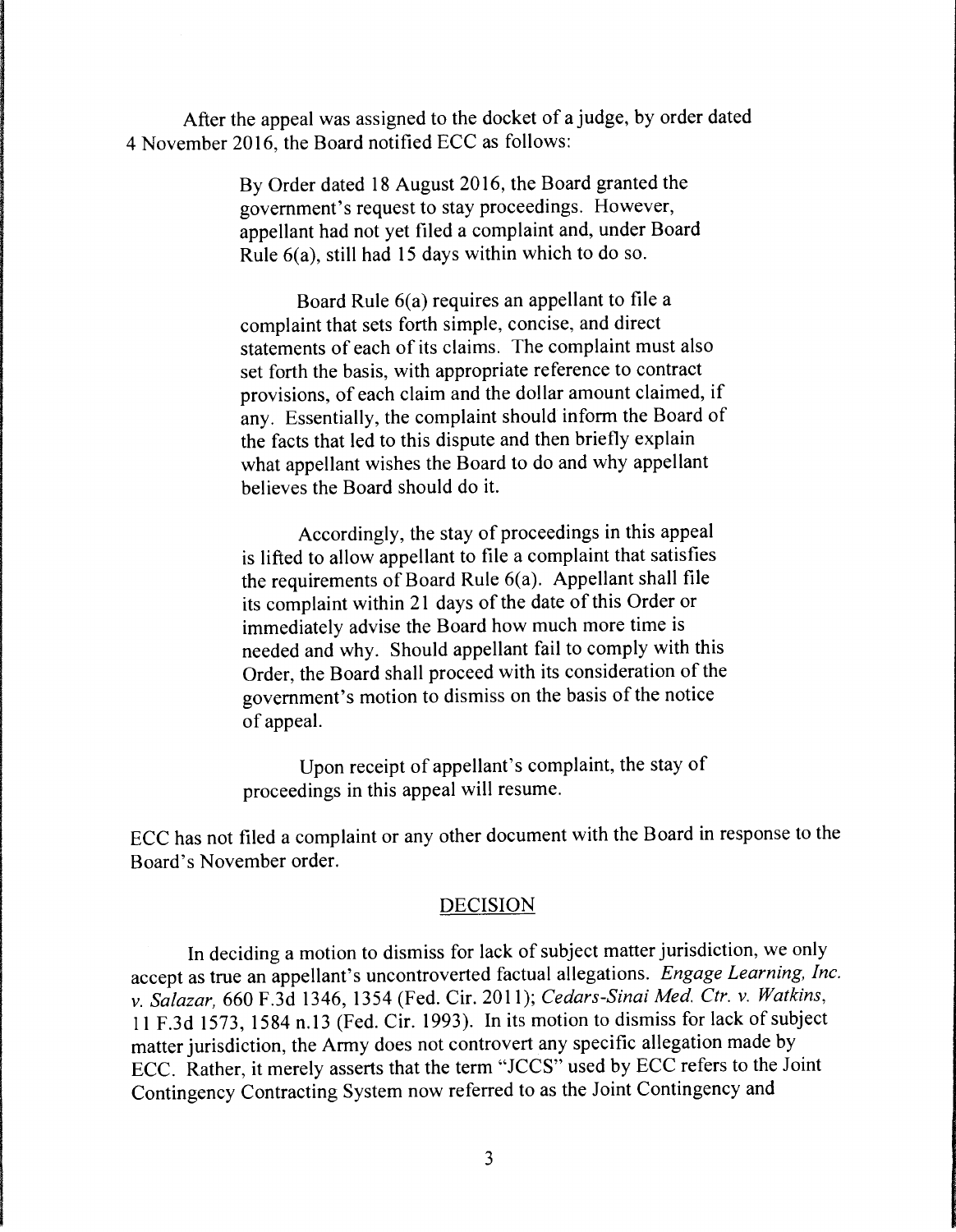Expeditionary Services, which is an internet-based information technology platform used by the government to provide centralized vendor registration, post solicitations and proposals, and provide other support to contingency and expeditionary programs that rapidly deploy for humanitarian, peacetime, and wartime missions (gov't mot. at 1-2, ex. 1). We therefore accept the allegations made by ECC as true for purposes of resolving this motion and draw all reasonable inferences in its favor. *E.g., Trusted Integration, Inc. v. United States,* 659 F.3d 1159, 1163 (Fed. Cir. 2011); *Henke v. United States,* 60 F.3d 795, 799 (Fed. Cir. 1995).

*Pro se* litigants, such as ECC, are held to a less stringent pleading standard than those represented by counsel. *See, e.g., Haines v. Kerner,* 404 U.S. 519, 520 (1972). However, they are not exempt from meeting jurisdictional prerequisites. *See Henke,*  60 F.3d at 799 (fact appellant is acting *prose* may explain ambiguities in complaint, but does not excuse complaint's failures if such there be). ECC bears the ultimate burden of establishing jurisdiction for us to resolve its appeal. It, therefore, must allege facts sufficient to articulate a claim that is within our jurisdiction. *See Kam-Almaz v. United States,* 682 F.3d 1364, 1367-68 (Fed. Cir. 2012) (affirmance of dismissal on pleadings for failure to allege facts necessary to establish a contract with government).

ECC alleges, in sum, that it "uploaded documents" the government "required" to the "JCCS" internet platform and the government made a determination erroneously denying it "base access." It does not allege that a contract existed between it and the government.

The Contract Disputes Act (CDA) grants this Board jurisdiction over appeals "from a decision of a contracting officer (CO) of any executive agency ... relative to a contract made by that agency." *Engage Learning,* 660 F.3d at 1353; *NOVA Technology Corp.,* ASBCA No. 57943, 12-2 BCA ~ 35,062 at 172,228; 41 U.S.C.  $\S 7105(e)(1)(B)$ . Thus, to establish Board jurisdiction, an appellant "need only allege the existence of a contract." *Engage Learning,* 660 F.3d at 1353; *Black Tiger Co.,*  ASBCA No. 59189, 16-1 BCA ~ 36,423 at 177 ,569; *Dongbuk R&U Engineering Co.,*  ASBCA No. 58300, 13 BCA  $\parallel$  35,389 at 173,637 (non-frivolous assertion of a contract sufficient to establish jurisdiction); *Robert B. Beachboard ta Save Columbia Council,*  ASBCA No. 33362, 87-1 BCA 19,532 at 98,703 (contract between government and contractor is *sine qua non* of our jurisdiction). Here, ECC has not alleged existence of any contract between it and the Army. We, therefore, lack jurisdiction to entertain its appeal.